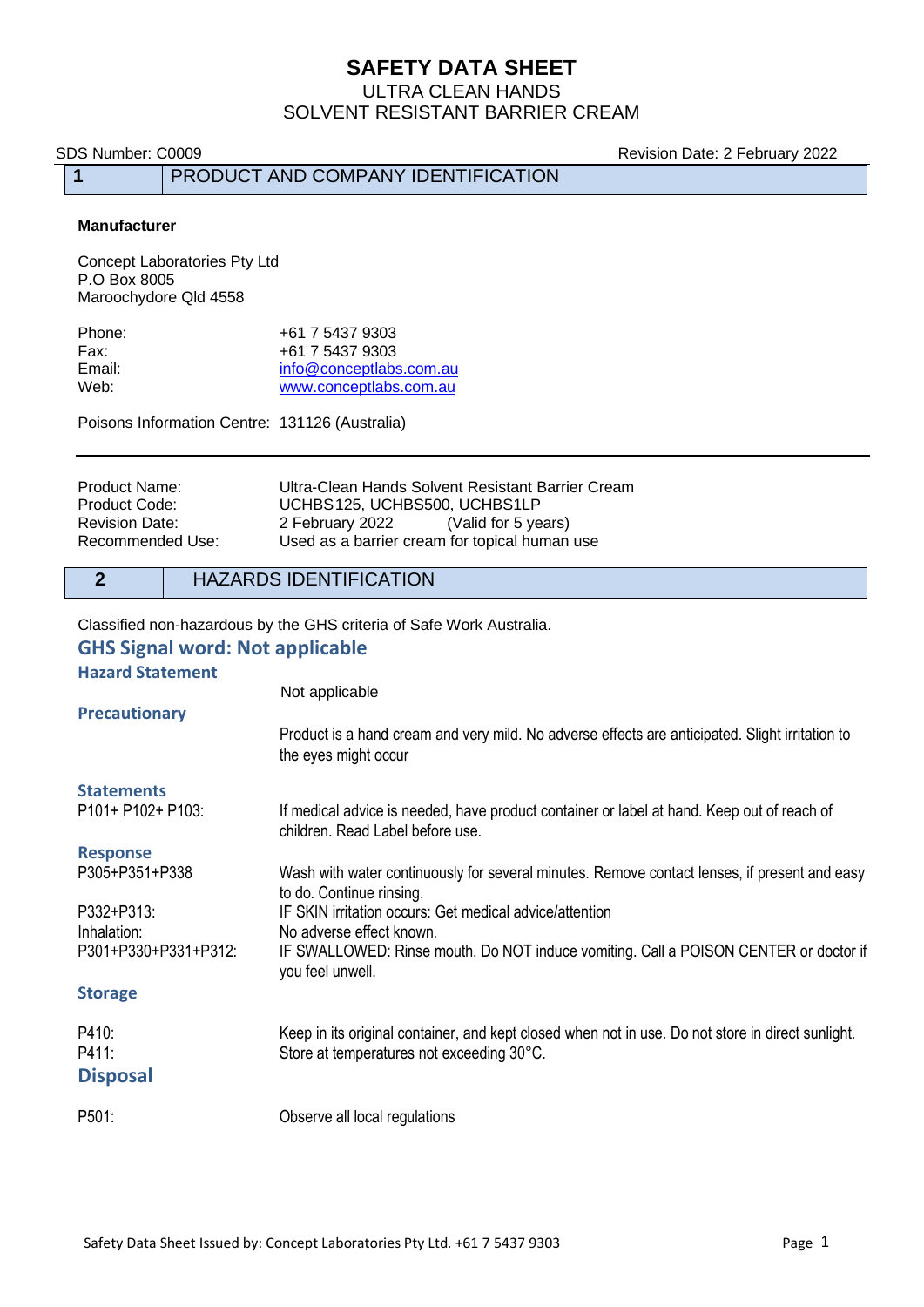## ULTRA CLEAN HANDS SOLVENT RESISTANT BARRIER CREAM

# SDS Number: C0009 Revision Date: 2 February 2022 **3** COMPOSITION/INFORMATION ON INGREDIENTS **Ingredients:** CAS# CONC Wt % Hydroxyethyl Cellulose 9004-62-0 <10 Propylene Glycol 57-55-6 <10 Vinyl Pyrrolidone/styrene copolymer  $25086-29-7$  <10<br>PEG-7 Glycerol Cocoate <10 PEG-7 Glycerol Cocoate Sodium polyacrylate <10 Ethylhexyl stearate <10<br>
Trideceth-6 <10<br>
22047-49-0 <20047-49-0 <24938-91-8 <24938-91-8 <210 Trideceth-6 24938-91-8 <10 Germall Plus 78491-02-8 & 55406-53-6 <1 Excipients To 100% **4** FIRST AID MEASURES **Inhalation:** Not normally required.<br> **Skin Contact:** Not normally required. **Skin Contact:** Not normally required, if so, rinse skin or shower with water.<br> **Eye Contact:** Immediately flush eyes with large amounts of water for at lea Immediately flush eyes with large amounts of water for at least 15 minutes, lifting eyelids occasionally to facilitate irrigation. **Ingestion:** DO NOT induce vomiting. For advice, contact Poisons Information Centre: 131126. **Additional info:** No aggravated medical conditions known, caused by exposure to this product. **5** FIRE FIGHTING MEASURES

| <b>Hazchem Code:</b>                   |     | None allocated |
|----------------------------------------|-----|----------------|
| <b>Extinguishing</b>                   |     |                |
| Media:                                 | N/A |                |
| <b>Hazardous</b>                       |     |                |
| <b>Decomposition</b>                   |     |                |
| <b>Products:</b>                       | N/A |                |
| <b>Advice for Firefighters:</b><br>N/A |     |                |

## **6** ACCIDENTAL RELEASE MEASURES

| <b>Emergency</b> |                                                                                                                                                          |
|------------------|----------------------------------------------------------------------------------------------------------------------------------------------------------|
| Procedure:       | N/A                                                                                                                                                      |
| Environmental    |                                                                                                                                                          |
| precautions:     | N/A                                                                                                                                                      |
| Spills/Clean up: | This product is sold in small packages therefore the accidental release is not usually cause for concern.                                                |
|                  | Slippery when spilled. Personal protective equipment should be worn when cleaning up spills. Restrict<br>access to area until completion of cleanup.     |
|                  | Stop leak if safe to do so. Collect and dispose of spilled material per local regulations. Wash away any<br>remnants with copious amounts of cold water. |

## **7** HANDLING AND STORAGE

| Handling<br><b>Precautions:</b><br><b>Storage</b> | No special requirements.                                                                                                                                                                                                                            |
|---------------------------------------------------|-----------------------------------------------------------------------------------------------------------------------------------------------------------------------------------------------------------------------------------------------------|
| <b>Requirements:</b>                              | Store in cool, dry, well-ventilated area. Store below 30 °C. Product is not defined as a dangerous good.<br>Keep container closed when not in use. Do not store in direct sunlight.<br>Handle with care and avoid spillage on the floor (slippage). |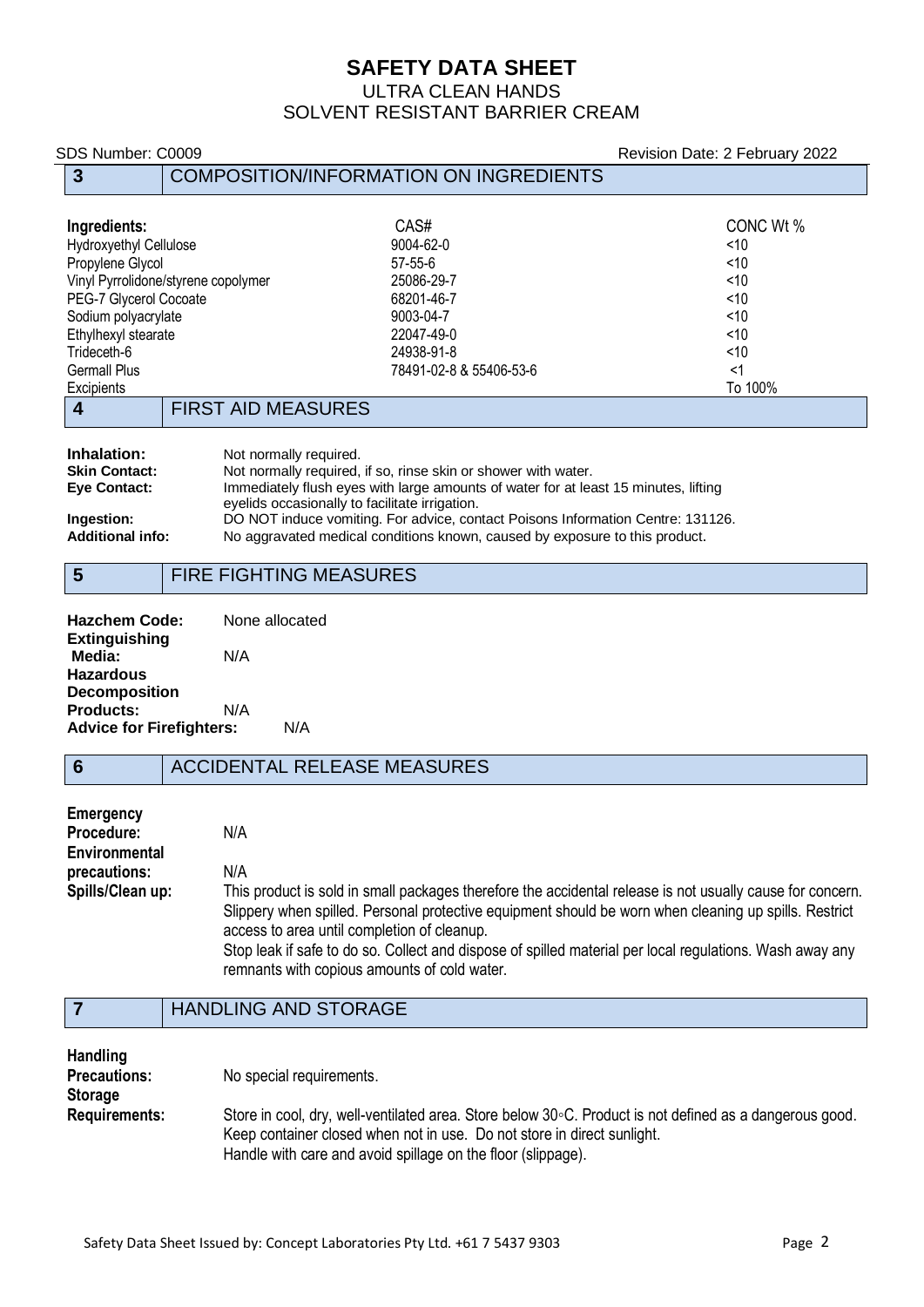## ULTRA CLEAN HANDS SOLVENT RESISTANT BARRIER CREAM

| SDS Number: C0009                                                                                                                                                                                                                                                                                                                        |                                |                                                                                                      |                                                                                                                | Revision Date: 2 February 2022              |
|------------------------------------------------------------------------------------------------------------------------------------------------------------------------------------------------------------------------------------------------------------------------------------------------------------------------------------------|--------------------------------|------------------------------------------------------------------------------------------------------|----------------------------------------------------------------------------------------------------------------|---------------------------------------------|
| 8                                                                                                                                                                                                                                                                                                                                        |                                | EXPOSURE CONTROL/PERSONAL PROTECTION                                                                 |                                                                                                                |                                             |
| <b>Engineering Controls:</b>                                                                                                                                                                                                                                                                                                             |                                | Not required.                                                                                        |                                                                                                                |                                             |
| 9                                                                                                                                                                                                                                                                                                                                        |                                | PHYSICAL AND CHEMICAL PROPERTIES                                                                     |                                                                                                                |                                             |
| Odour:<br>Appearance/Colour:<br>Solubility:<br><b>Melting Point:</b>                                                                                                                                                                                                                                                                     |                                | <b>Pleasant Fragrance</b><br>White cream<br>Soluble in water<br>equal to water                       | <b>Relative Density:</b><br><b>Viscosity:</b><br>pH:<br><b>Flash Point:</b>                                    | 0.98<br>35,000-65,000<br>$5.5 - 6.5$<br>N/A |
| STABILITY AND REACTIVITY<br>10                                                                                                                                                                                                                                                                                                           |                                |                                                                                                      |                                                                                                                |                                             |
| <b>Chemical Stability:</b><br><b>Conditions to Avoid:</b><br><b>Hazardous</b><br><b>Decomposition:</b><br>N/A<br><b>Hazardous Reactions:</b>                                                                                                                                                                                             |                                | Protect against physical damage.<br>None known.                                                      | Product is stable under normal conditions of use.<br>High temperatures (store below 30°C) and direct sunlight. |                                             |
| <b>TOXOLOGICAL INFORMATION</b><br>11                                                                                                                                                                                                                                                                                                     |                                |                                                                                                      |                                                                                                                |                                             |
| <b>HEALTH EFFECTS</b><br><b>Acute</b><br>Swallowed:<br>Considered an unlikely route of entry in commercial/industrial environments.                                                                                                                                                                                                      |                                |                                                                                                      |                                                                                                                |                                             |
| Eye:<br>May cause eye irritation. Avoid contact with eyes.<br>Skin:<br>None Known.<br>Inhaled:<br>None Known.<br><b>Acute Oral</b><br>Toxicity (LD50):<br>No Data Available.<br>Eye:<br>Permanent damage may result.<br>Skin:<br>No effect known.<br>Inhalation:<br>Based upon product viscosity, does not present an aspiration hazard. |                                |                                                                                                      |                                                                                                                |                                             |
| <b>ECOLOGICAL INFORMATION</b><br>12                                                                                                                                                                                                                                                                                                      |                                |                                                                                                      |                                                                                                                |                                             |
| <b>Eco Toxicity:</b><br><b>Persistence</b><br>And degradability:<br><b>Mobility:</b>                                                                                                                                                                                                                                                     | N/A<br>N/A<br>N/A              |                                                                                                      |                                                                                                                |                                             |
| 13                                                                                                                                                                                                                                                                                                                                       | <b>DISPOSAL CONSIDERATIONS</b> |                                                                                                      |                                                                                                                |                                             |
|                                                                                                                                                                                                                                                                                                                                          |                                | <b>Disposal Method:</b> Refer to State/Territory Land Waste Management Authority Dispose of material |                                                                                                                |                                             |

**Disposal Method:** Refer to State/Territory Land Waste Management Authority. Dispose of material By a licensed waste contractor. Rinse empty containers thoroughly before recycling or Disposing to an authorized landfill. Materials should be recovered for reuse if possible. Suitable for incineration by an approved agent.